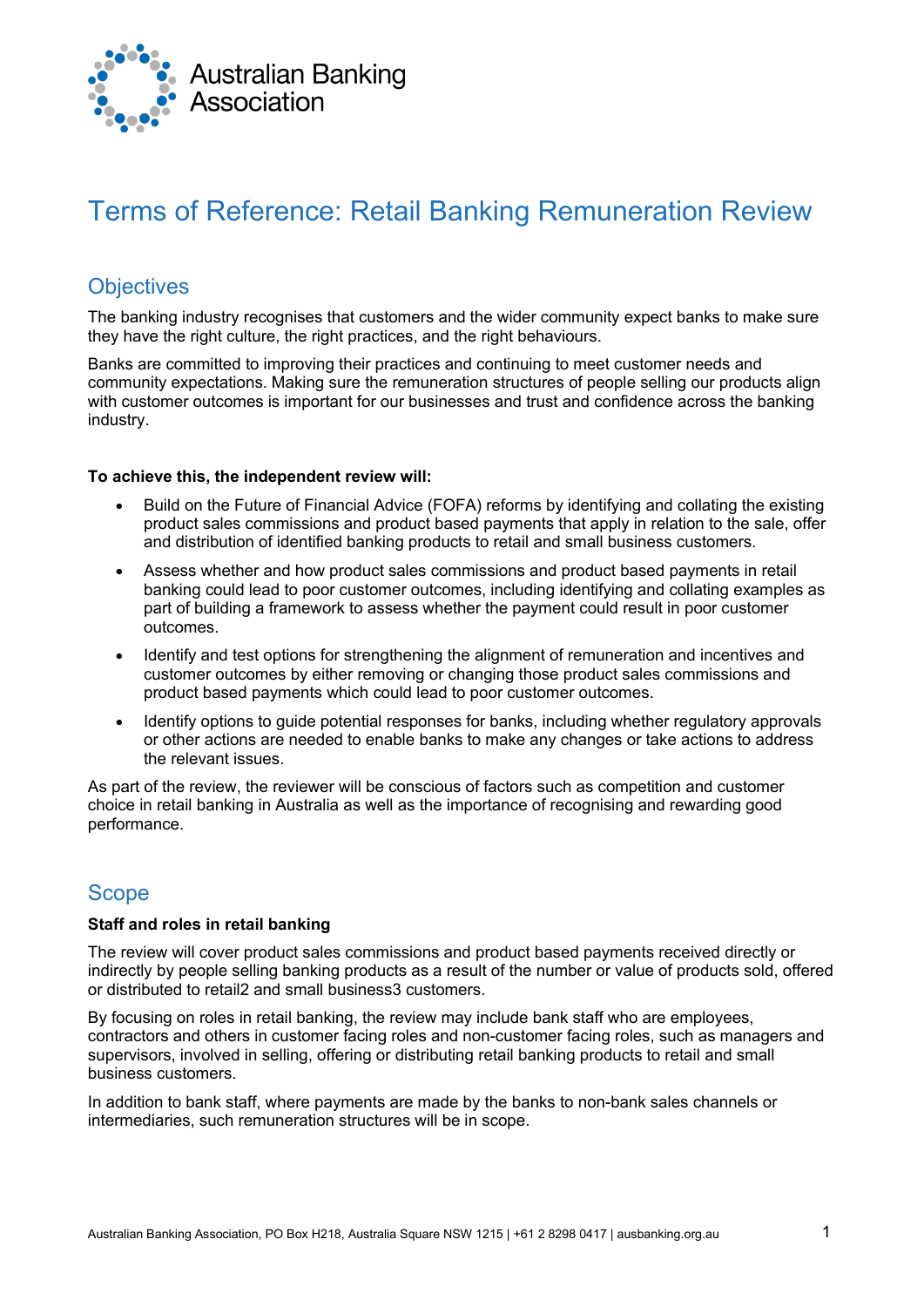

## Remuneration structures

#### **Product sales commissions and product based payments will be reviewed where:**

- They include fixed or at risk payments that are a direct or formulaic payment (either \$ or %) for the sale of one product or multiple products or the gross revenue generated from those products, and may include performance bonus payments and other sales incentives.
- They are monetary or non-monetary and paid or given to staff or others (non-bank channels or intermediaries) by a bank.
- They could result in poor customer outcomes. The reviewer will need to build a framework in consultation with banks and stakeholders to assess whether the payment could result in poor customer outcomes.

### Retail banking products

#### **The types of retail banking products in scope of the review include:**

- Basic banking products (e.g. transaction accounts, term deposits, travellers cheques)
- Non-cash payment products (e.g. travel money cards)
- General insurance products (except for personal sickness and accident)
- First Home Saver Accounts (FHSA)<sup>4</sup>
- Consumer credit insurance (CCI)<sup>5</sup>
- Consumer credit products (including mortgages, personal loans and credit cards), and
- Small business lending.

### Scope exclusions

There have been extensive and significant changes to remuneration structures across financial services over the past few years. These changes have been due to legislative reforms as well as changes driven by the industry. The review is intended to build on these changes and now look at remuneration structures in retail banking.

#### **The review will, therefore, not include product sales commissions or product based payments already addressed through other reforms and reviews. Specifically:**

- Remuneration structures, product design issues and quality of advice regarding life insurance products as covered by the Review of Retail Life Insurance Advice ("Trowbridge Review"). The changes identified by this review have not yet been implemented. The banking industry supports fully implementing the recommendations of the Trowbridge Review and is committed to legislative reforms to support the industry making these changes to remuneration structures.
- Advice related business models that comply with the FOFA reforms and associated exemptions contained in law and regulations.
- Stronger Super reforms which removed the payment of commissions on default superannuation.
- Fee based commissions that are transparent to the customer (i.e. fee for service or fee for advice).
- Product sales commissions and product based payments made for the distribution of commercial insurance products through insurance brokers and other intermediaries, with the exception of CCI.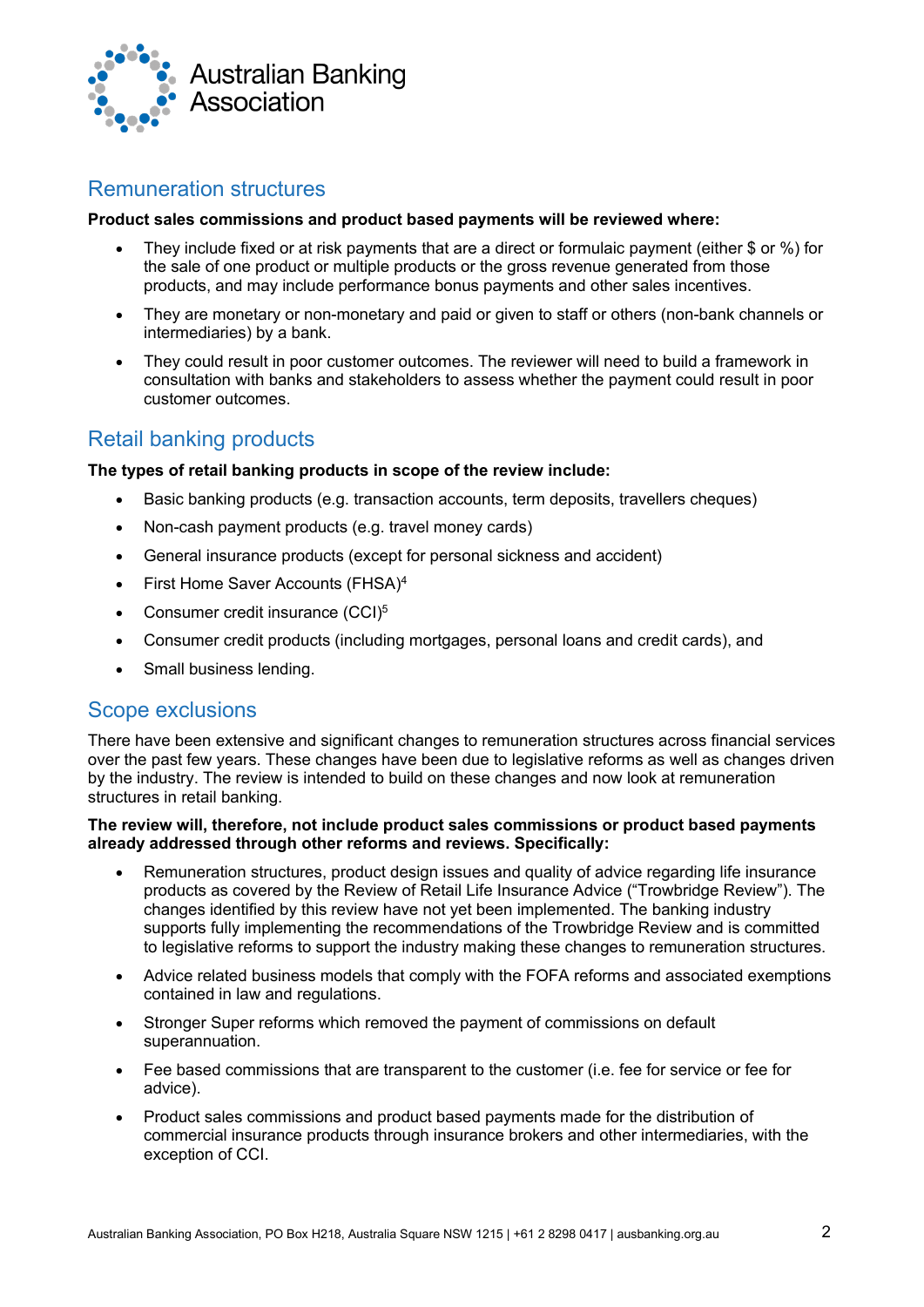

• Product sales commissions and product based payments received as a result of products sold, offered or distributed to wholesale6 customers including institutional banking customers, commercial banking customers and global asset fund managers.

# Mortgage lending

The review will include product sales commissions and product based payments across mortgage lending. ASIC is currently reviewing the mortgage broking industry, and in particular the consideration of remuneration structures and payment arrangements in mortgage broking. The review will run in parallel with the ASIC review.

Banks are committed to an outcome that takes into account the ASIC findings. Any findings and options relating to mortgage broking will, therefore, align with the ASIC review timeline and wait for the completion of the ASIC review.

### Customer outcomes

The reviewer will also be asked to provide observations and insights from the review to assist the banks ensure they have overarching principles on remuneration and incentives to support good customer outcomes and sound banking practices, the scope of which is broader than retail banking.

The development of overarching principles on remuneration and incentives is another initiative in the industry announcement on 21 April 2016.

### Independent Reviewer

The ABA has appointed Mr Stephen Sedgwick an independent person with relevant qualifications and experience to conduct this review.

Mr Sedgwick will be supported by legal and remuneration experts to inform his findings and ensure the conduct of the review and the options for implementation that it identifies are consistent with the legal and regulatory obligations that apply to participants in the review.

Mr Sedgwick will also have access to additional expert advice as needed from a Bank Advisory Group and a Stakeholder Advisory Panel. The Stakeholder Advisory Panel will include representation from across consumers, employees and professional standards.

For matters relating to the independent review, Mr Sedgwick can be contacted confidentially.

# **Consultation**

**The reviewer will conduct the review publicly in consultation with:**

- Consumer and small business organisations
- Financial services industry representatives
- Finance Sector Union and employees of banks
- Relevant regulatory bodies
- Member banks, and
- Other interested stakeholders.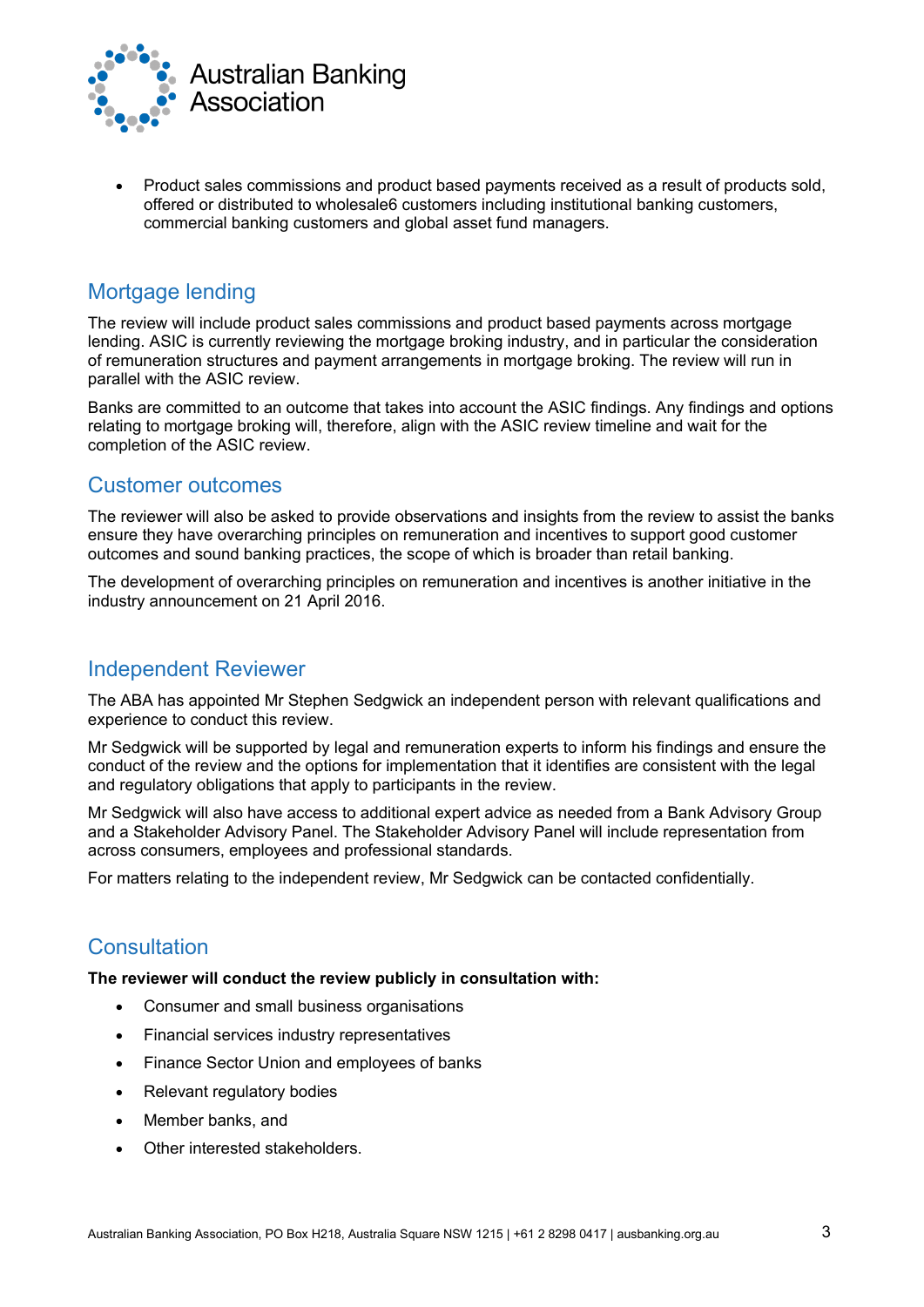

# **Submissions**

Submissions to the review were invited on any of the matters covered by the Terms of Reference.

#### **The format for submissions included a cover page with:**

- Name of the person or organisation making the submission, and a statement about whether the submission is personal or made on behalf of an organisation
- Contact details
- Key points made in the submission, and
- List of (any) attachments to the submission.

Submissions needed to be provided in Microsoft Word (docx) files or in PDF format.

Submissions closed on 9 September 2016.

# Final Report

Mr Sedgwick will publish a final report. The final report is expected to provide an overview of product sales commissions and product based payments in retail banking and other industries, identify possible options for better aligning remuneration and incentives so that they do not result in poor customer outcomes and set out actions which may be considered by banks and the banking industry to implement the findings.

The findings and options will not prescribe specific remuneration structures, but will identify principles for removing and changing product sales commissions and product based payments where they could lead to poor customer outcomes.

Any findings and options identified and presented in the final report will take into account the submissions of all interested parties but will be determined and framed according to the independent judgement of the reviewer.

The publication of the final report does not imply that the Stakeholder Advisory Panel or its individual member organisations provided any endorsement of the final report, in whole or in part.

The findings and options will be those of the reviewer. The ABA and its member banks will need to consider the report and determine their response and any next steps. The banks are committed to meaningful change that is supported by independent advice and a transparent and public process, and they will have regard to the findings and options identified by the report in determining and implementing appropriate reforms, consistent with their obligations including under the competition law.

# **Timing**

A final report will be published no later than 31 March 2017, however, the reviewer will aim to complete the review by the end of 2016.

Depending on the completion of the ASIC review into remuneration structures and payment arrangements in mortgage broking, the findings of the ASIC review may be incorporated into the findings and options of the independent review final report or issued as a supplement to the final report.

Some options identified by the final report may require regulatory approval or legislative reform to enable banks to take action. Regulatory approval or legislative reform would ensure banks meet their various legal obligations, including under competition laws, and ensure any changes or further action by banks are agreed to be in the public interest.

Where regulatory approval is pursued, it is expected to occur around 6 months after the final report is provided and decisions are made about the industry's response to the final report. If legislative reform is required, the timing of implementation will be dependent on the time required for passage of the legislation through the Parliament and subsequent commencement and transition arrangements.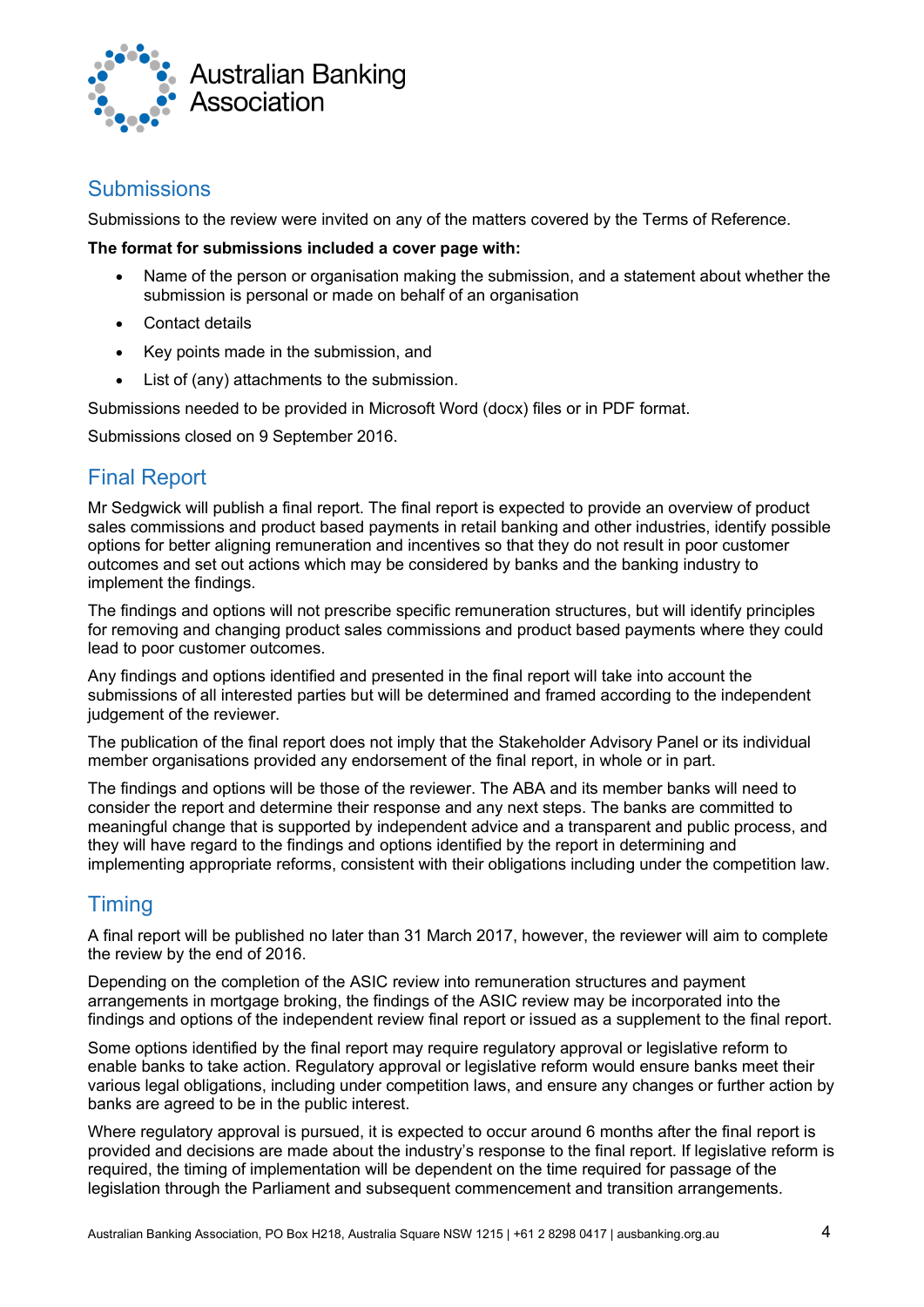

### Independence

The ABA will appoint the reviewer and a secretariat to support the review. A legal adviser and a remuneration adviser will also be appointed to provide expertise to the review.

Gilbert + Tobin Lawyers will provide competition law and policy expertise and legal oversight to ensure all participants meet their legal obligations, including competition laws.

Mercer will provide expertise and input to the review with regards to remuneration and incentive structures and global best practice.

While the banking industry will fund the review, the banking industry will not have any influence over the findings and options identified by the reviewer beyond our input as a participant in the review, and the reviewer and

secretariat will act independently and not in the interests of, or on behalf of, the ABA or its member banks.

The reviewer is entitled to rely upon the advice of the legal and remuneration experts in preparing the final report, but the publication of the final report does not imply that the Gilbert + Tobin Lawyers or Mercer or the ABA have provided any endorsement of the final report, in whole or in part.

Mr Ian McPhee, the independent expert appointed by the ABA to oversee the progress of the commitments announced by the banking industry, will monitor the process, progress and implementation of the findings of the review.

# **Confidentiality**

The review will involve the exchange of commercially sensitive and confidential information between banks, stakeholders and the reviewer.

All discussions with banks and stakeholders are considered sensitive and will be treated as confidential and will not be disclosed or identified by the reviewer unless agreed otherwise. In particular, the reviewer will not disclose any bank's commercially or competitively sensitive information to any other bank.

All information will be stored securely and only accessible by the reviewer and members of the secretariat. Any documents or materials received will not be copied, disclosed or distributed outside of the reviewer unless appropriately anonymised and generalised or unless agreed otherwise.

# Competition Law

Nothing discussed or disclosed by the banks or other participants in the review process will be construed as constituting a contract (including any arrangement or understanding, whether formal or informal) as to the terms on which banks or other parties will conduct themselves with respect to any element contemplated by the review.

This includes, without limitation, the terms on which individual banks might engage or negotiate with their employees or third parties, such as financial advisers or brokers, unless and until legal advice as to the recommendations of the review is received and considered, appropriate regulatory approval is obtained, and the banks are satisfied that entry into any contract, arrangement or understanding will comply with all applicable laws.